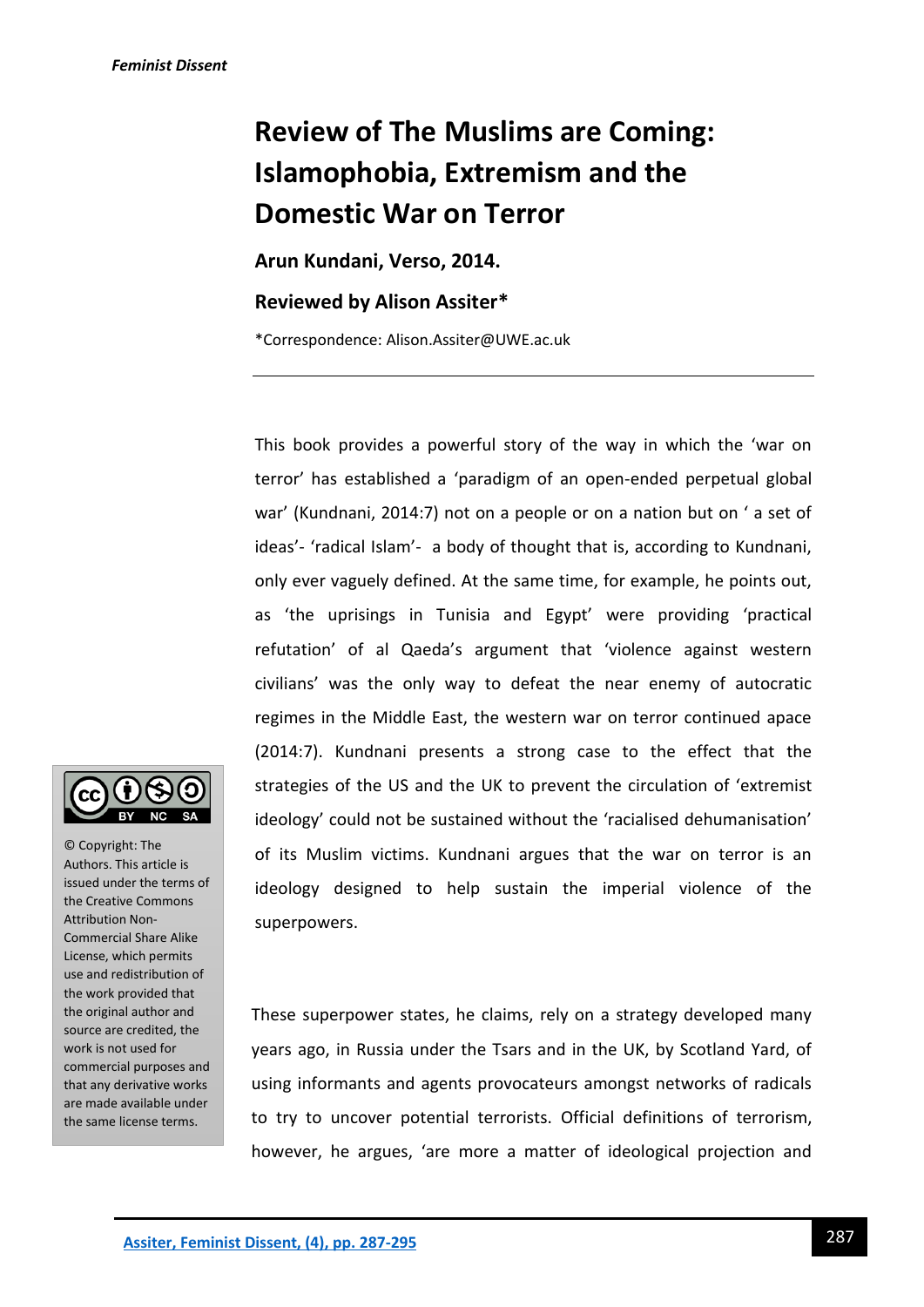fantasy' than objective assessment (2014:17). In the cases both of the Boston and the Woolwich attacks, to take two examples he refers to, the connection between the 'isolated and amateurish' nature of the attacks and the violence perpetrated by US and the UK foreign policies went unexamined (2014:18).

Particularly moving are Kundnani's case studies of individuals wrongly pursued by the US or the UK states, or wrongly targeted as being in need of counter radicalisation measures. He gives a number of illustrative cases of individuals wrongly pursued by the FBI or individuals wrongly targeted in the UK by the Prevent programme.

On the other hand, even if Kundnani is right, as he may well be, that imperialism, colonialism and the specific interventions on the part of the US and the UK, in Iraq, Afghanistan and elsewhere have partially produced the Islamist ideology, it is important also to note that violent incidents such as the Boston bombings, the Woolwich attacks and the Westminster Bridge incidents are real and the violence they displayed was real. Moreover, it is also important to note that some Islamist organisations – see below – were supported and aided by the US. Even if he is right as, again, there is no doubt that he is, that there have been arrests and imprisonings of individuals when there is no good justification for this, once again it does not show that there is no violence on the part of some individuals and groups and that some of them have been inspired by an ideology that they themselves have claimed derives from their reading of the Koran. When Kundnani, for example, refers to Jamaat-i-Islami (JI) simply as 'the oldest organisation representing political Islam in south Asia', (2014:171) he fails to mention the nuanced account of this organisation given by thinkers such as Afiya Zia, who refers to the liberal, secular opposition in Pakistan as contributing to preventing key members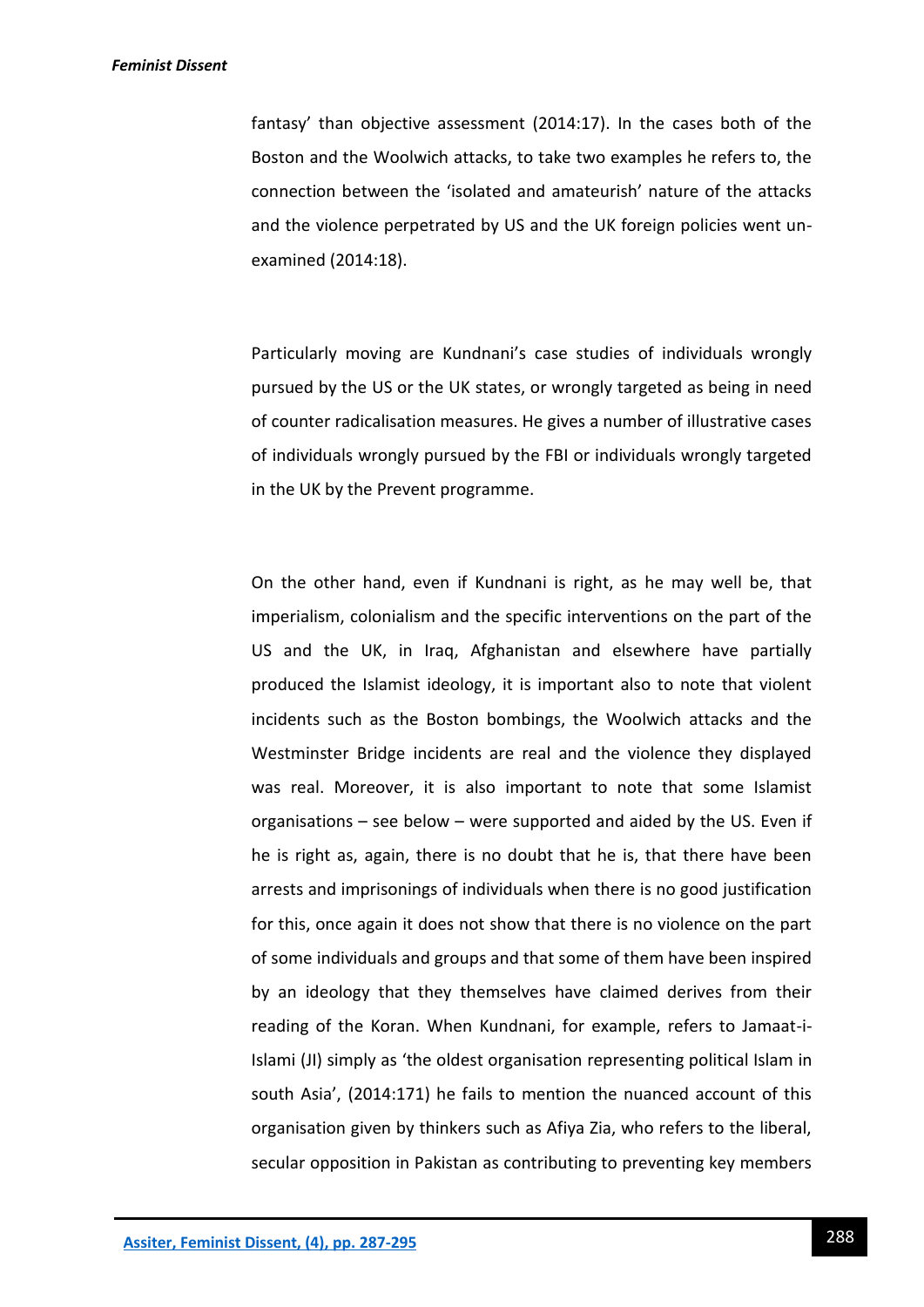of Jamaat–i-Islami's desire to institute a formal Islamic dress code on women. Kundnani also fails to note that the JI leadership has constantly sought to discourage women from working and maintains the notion that the unveiling of women is a threat to Islam (see Zia, 2018). Indeed, Kundnani also fails to mention the work of Gita Sahgal who, in several places, including her film, *War Crimes File*, (Saghal, 2010) has pointed to their role in running death squads in the genocidal war against the people of Bangladesh. She has also strongly argued that the JI, far from being an oppositional force against imperialism, were partially created through a strong military alliance with the US. Furthermore, they were central in the UK in the anti-Rushdie campaign and in various ways they have been central to the process of state Islamisation of a key US ally – Pakistan.

Kundnani's account, then, in its focus on the creation of an ideology of radical Islam by the western superpowers, risks underplaying both the actual agency of radical Islamists and the violence of the perpetrators of some of the attacks carried out by their supporters. It fails, indeed, to note the power of fundamentalist Islamists in countries such as Saudi Arabia, Iran and Pakistan, to mention just three. Moreover, just as fundamentalist Islamists, today, are no doubt partially formed in a reaction to imperialism and colonialism, as were communist and Marxist groups in the past, that derivation does not in itself provide an analysis of the value or lack of value of the politics produced by this imperialism.

I'd like to make a comparison with another group that was produced, at least in part, as Kundnani alleges is the case with contemporary Islamists, by western imperialism and colonialism. The Sandinistas came into being as a reaction to US imperialism and to the Contras interference in their country - Nicaragua. They used guerrilla tactics to fight the Contras and, for a while, they appeared to succeed in their aim of becoming the major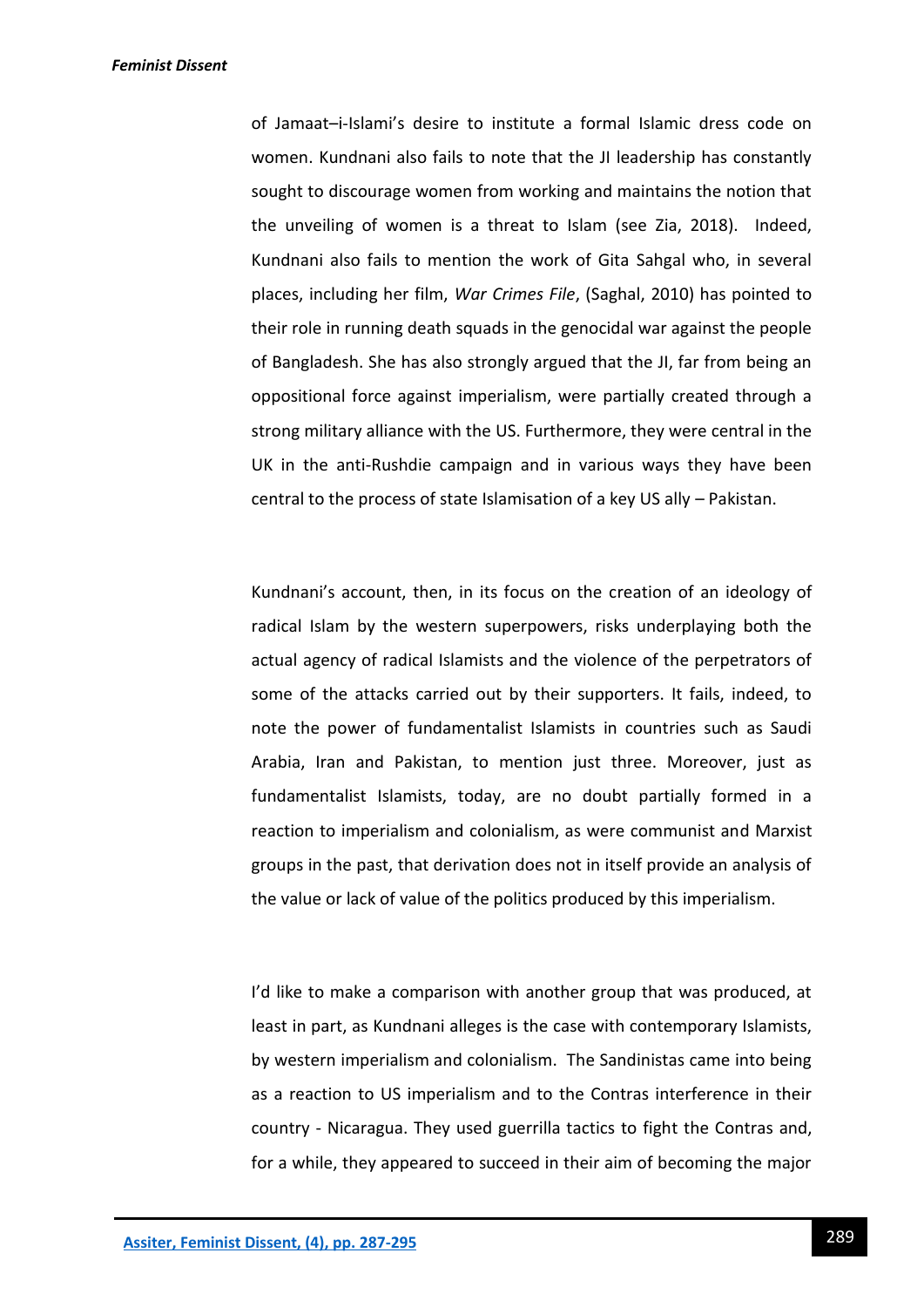power in Nicaragua. Whether or not the government they instigated was a force for good, remains a moot point. There were some significant achievements and some failures. But they were real – the Sandinistas were both created by imperialism and they really existed<sup>i</sup>.

Similarly, contemporary fundamentalist Islamists, who wish to bring about sharia law in some form, really exist, and it is also a moot point whether or not they are a force for good. Moreover, the contemporary case – the Islamists focussed on by Kundnani - are formed in an era of identity politics. Whatever the rights or wrongs of their movement, the Sandinistas were very different. They were formed on principles that set out to create a just and a more equal society for all in Nicaragua. The contemporary fundamentalist Islamists are very different. By their very nature, they exclude anyone who is not a follower of Islam. In their desire to create a state run along the lines of sharia law, they necessarily exclude both non-Muslims as well as Muslims who seek to practice their faith differently from them. It does not matter whether or not those writing about them, like me, follow what Kundnani calls a 'culturalist' analysis of them or a 'reformist' analysis (Kundnani, Chapter 3), it remains the case that the 'radical' fundamentalist religious reaction to imperialism at the present time, whether it be the Islamists, the Hindutva, the Buddhists in Myanmar or the Christian right in the US are all formed within an exclusionary identitarian ideology that excludes and 'others' those who do not fall within its remit. Indeed, Kundnani admits as much when he analyses the 'reformists' focus on providing funding for religious groups in the UK at the same time as developing strategies for challenging potential recruits to radical Islam.

Kundnani is vociferous in his challenge to those who would denounce radical Islam purely in ideological terms – they are, he alleges, akin to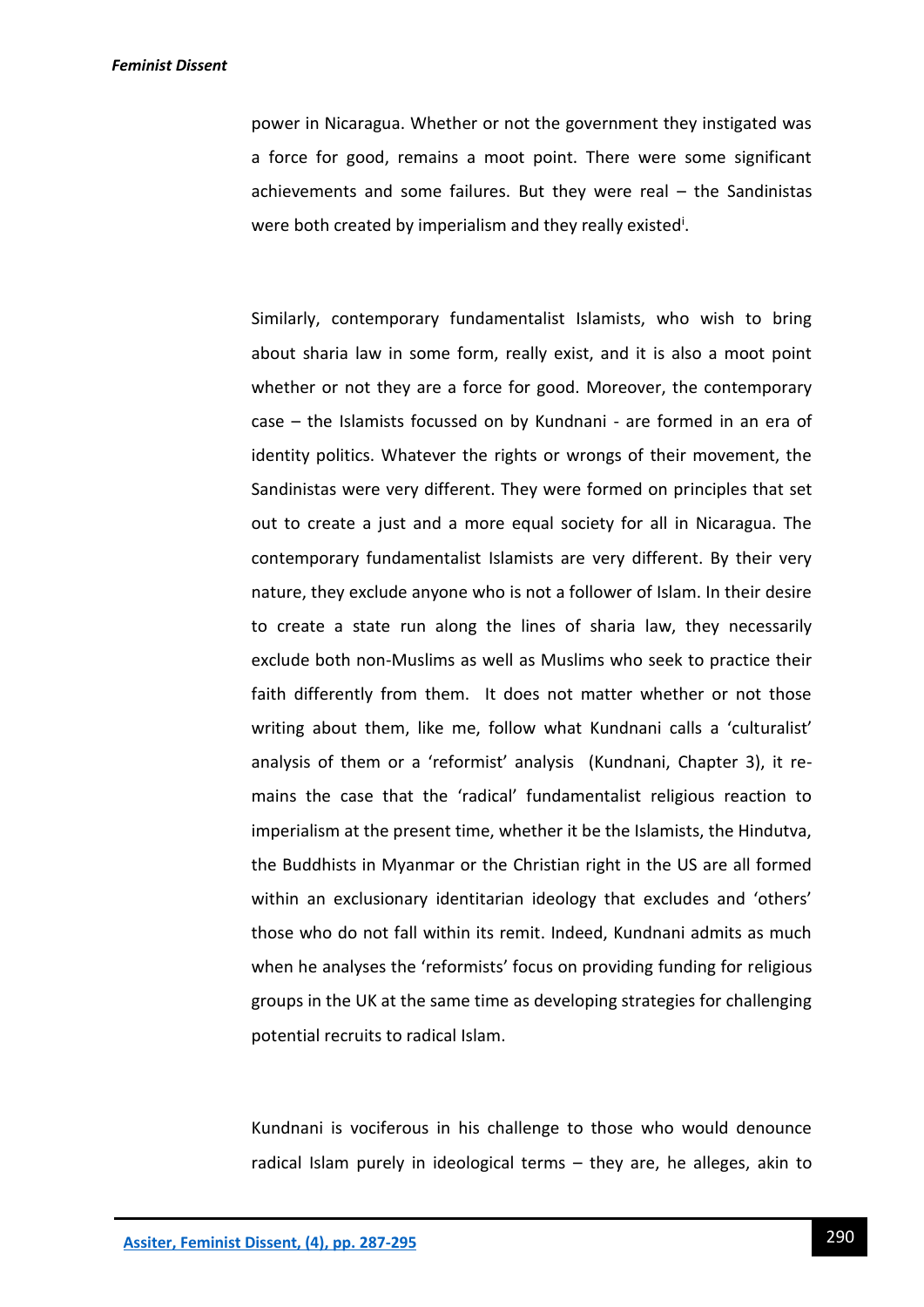those who claimed that totalitarianism, for example, was a purely intellectual error, as did Popper, for example in his book The Open Society and its Enemies (2014:100). This kind of analysis, he claims, forgets the political context of the label and the way in which its use changes depending on context. 'Liberal' 'tolerant' states such as the US, he argues, helped destroy the civil rights movement because of their 'war' on communism, forged under the heading of a fight against 'totalitarian' movements. Islam, similarly, Kundnani argues, cannot be isolated from the context in which the Koran is read. So, Kundnani claims, one cannot, as the 'culturalists' in the US set out to do, directly link a particular form of Islamic ideology and terrorism. One ought not, then, the implication is, to see possession of certain books as necessarily a sign of extremism.

Once again, though, it is important to note that while it is surely correct to claim that ideologies change their form dependent upon circumstances, and that it is indeed somewhat facile and deeply wrong to see the possession of certain books as a sign of radicalisation, it doesn't follow that there are not radicals who are setting out to maim innocent people and to destroy lives. It is also important, that while it is right to offer a challenge to right -wing racism that seeks to produce a racist ideology that denounces all Muslims as potential terrorists, it is not right to go the whole hog, as Kundnani tends to, and deny the very existence of Islamic fundamentalists. To reiterate, contrary to Kundnani's claim that Islamic fundamentalism is purely a creation of the 'liberal' western state, the picture is more complex. As Cowden and Sahgal (2017) have put it, fundamentalists combine an interest in 'ancient Vedic truths with a fascination with Nazism', and as Chetan Bhatt writes: a 'theocratic concept of politics and civil society' with a 'racial concept of the nation' (Bhatt, 1997:205). This is 'deeply illustrative of the way religious fundamentalism occupies this curious double relationship with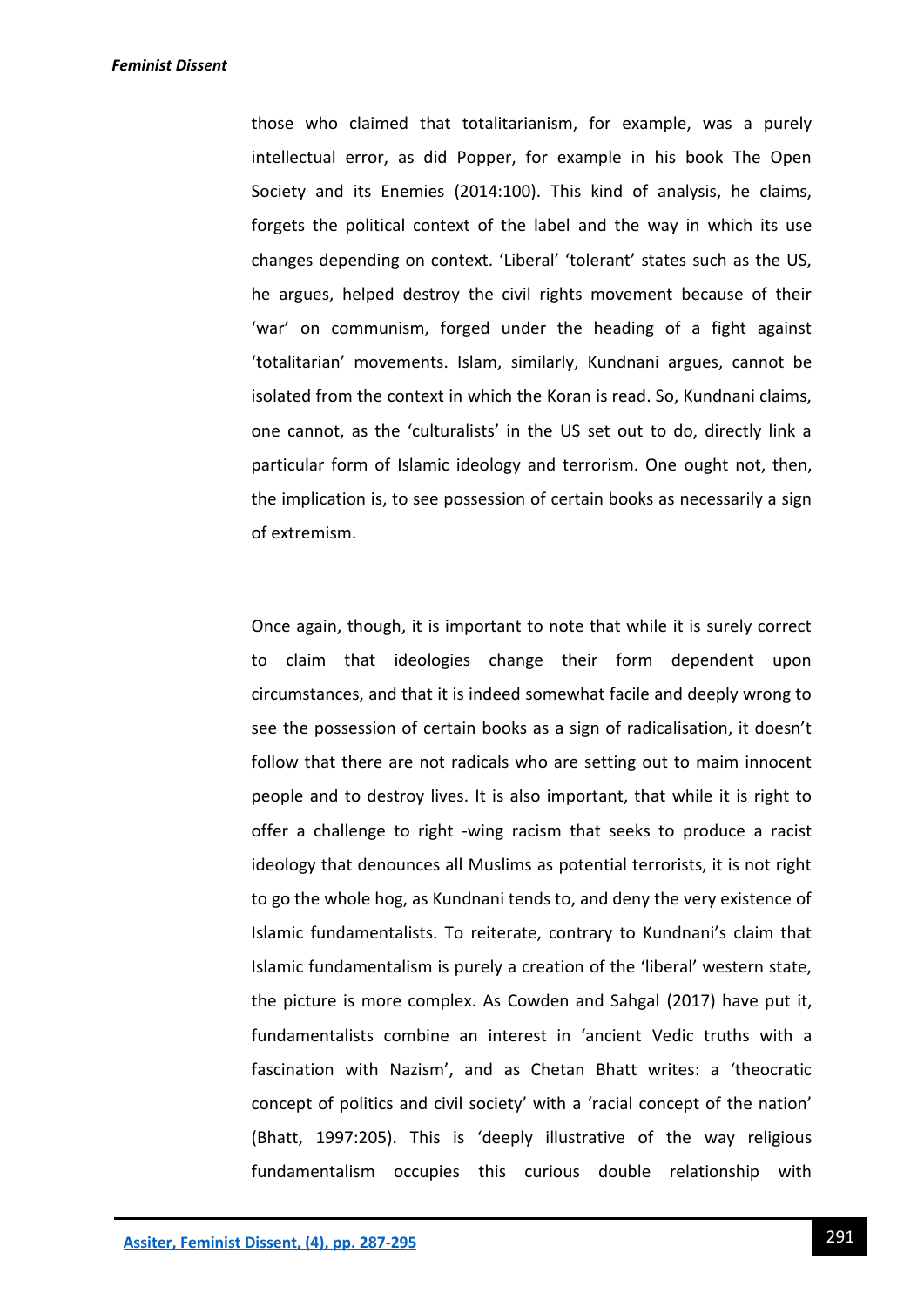modernity; at once entirely a product of it, but seeking to reject it, all at the same time' (Cowden and Sahgal, 2017:14).

As we have pointed out in this journal, there is a tendency for many on the political left in the UK and the US, to denounce all criticism of any form of Islamism, as 'Islamophobic'. Kundnani indeed seems to fall into this category. Instead of accepting that there are 'fundamentalist' forms of all religions, including Christianity and Judaism, but also including Islam, he sees any such claims as being part of the 'westocentric' ideology that demonises all Muslims. However, there are different ways of conceptualising Islam and some of these comprise 'fundamentalist' forms.

There is a tendency, then, in Kundnani's thinking, to 'victimise' the fundamentalist Islamist too much. He tends to write as though Islamic radicals are the innocent victims of western 'liberal' propaganda rather than being themselves inspired by models of jihad deriving from powerful states like Saudi Arabia. Amongst the states that inspire fundamentalist Islamists are those such as Iran that themselves practice a state form of sharia law, that entails such 'radical' activities as imprisoning women for dressing improperly and allowing the hanging of young children.

These are not simply 'ideological creations' of the western state. As Cowden and Sahgal, once more, point out in their article 'Why Fundamentalism?': 'The Iranian Koranic scholar and writer Navid Kermani has described the Saudi sponsorship of the puritanical ideology of Wahhabism that is behind so much contemporary Islamist politics as a travesty of the 'multi-ethnic, multi-religious and multi-cultural Orient': "Sponsored with billions from the oil industry [this is] a school of thought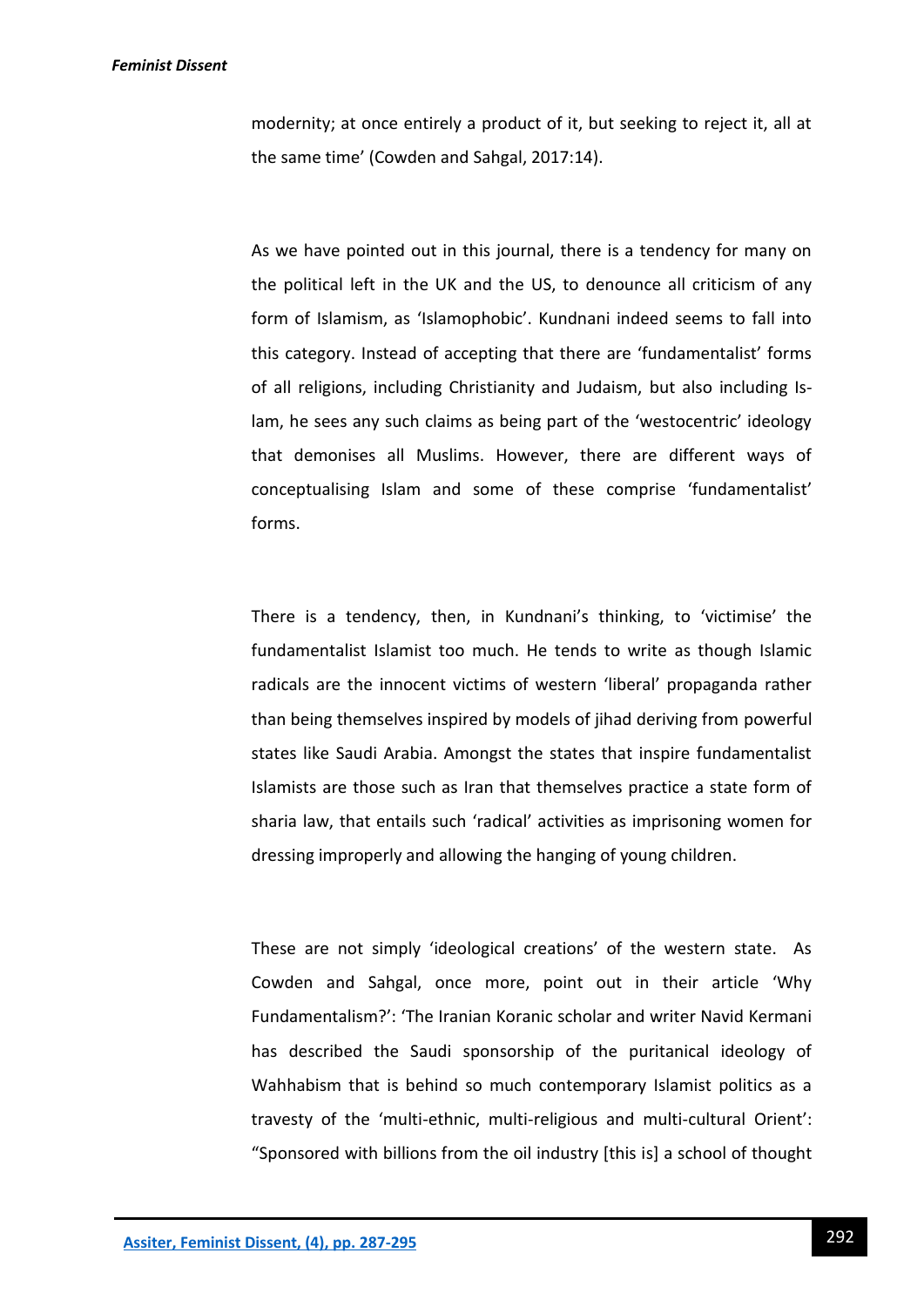that has been promoted for decades in mosques, in books and on television that declares all people from all other religions heretics, and reviles, terrorises, disparages and insults them…That such a religious fascism even became conceivable, that IS finds so many fighters and even more sympathisers… - that is not the beginning, but rather the end point of a long decline…of religious thought" (Kermani, 2015:80-81, quoted in Cowden and Sahgal, 2017:18). Fundamentalist religions are not simply reactions to the west but are also attempts to establish reactionary interpretations of religious text as the route to political power. As we pointed out, Wahhabism is just one instance of the ways fundamentalists distort religious texts to serve political purposes.

At the same time, then, as he appears to be offering a radical alternative to the right -wing 'western inspired' creation of a largely, in his terms 'imaginary' Islamic identity, Kundnani reproduces the simple dualisms of 'western' and 'Islamic'. 'Reformists' Kundnani claims, when they discover that they have no tools with which to defend 'western' values as against the powerful ideology of Islamic radicalisation, attempt to turn liberalism into an ideology itself. He quotes Andrew Anthony, an Observer journalist, (2014:110) in his book The Fallout who sets 'western Enlightenment' values against what Anthony labels the 'Endarkment' of the Islamic world. Anthony, according to Kundnani, sets out to develop a 'western liberal' 'identity' against the 'third world' of 'petty corruption, sexism, homophobia, tribalism and patriarchal authoritarianism' (2014:111). In setting up a contrast between 'western' and 'eastern' in this way, Kundnani unwittingly reproduces the very dualism he sets out ostensibly to challenge. It is not only people like Andrew Anthony who set out to defend the values of human rights. There are many people in the 'eastern' Islamic world who deploy the language of human rights to critique what they themselves see as the dangers of Islamic religious identity politics. Afiya Zia and others have documented the systematic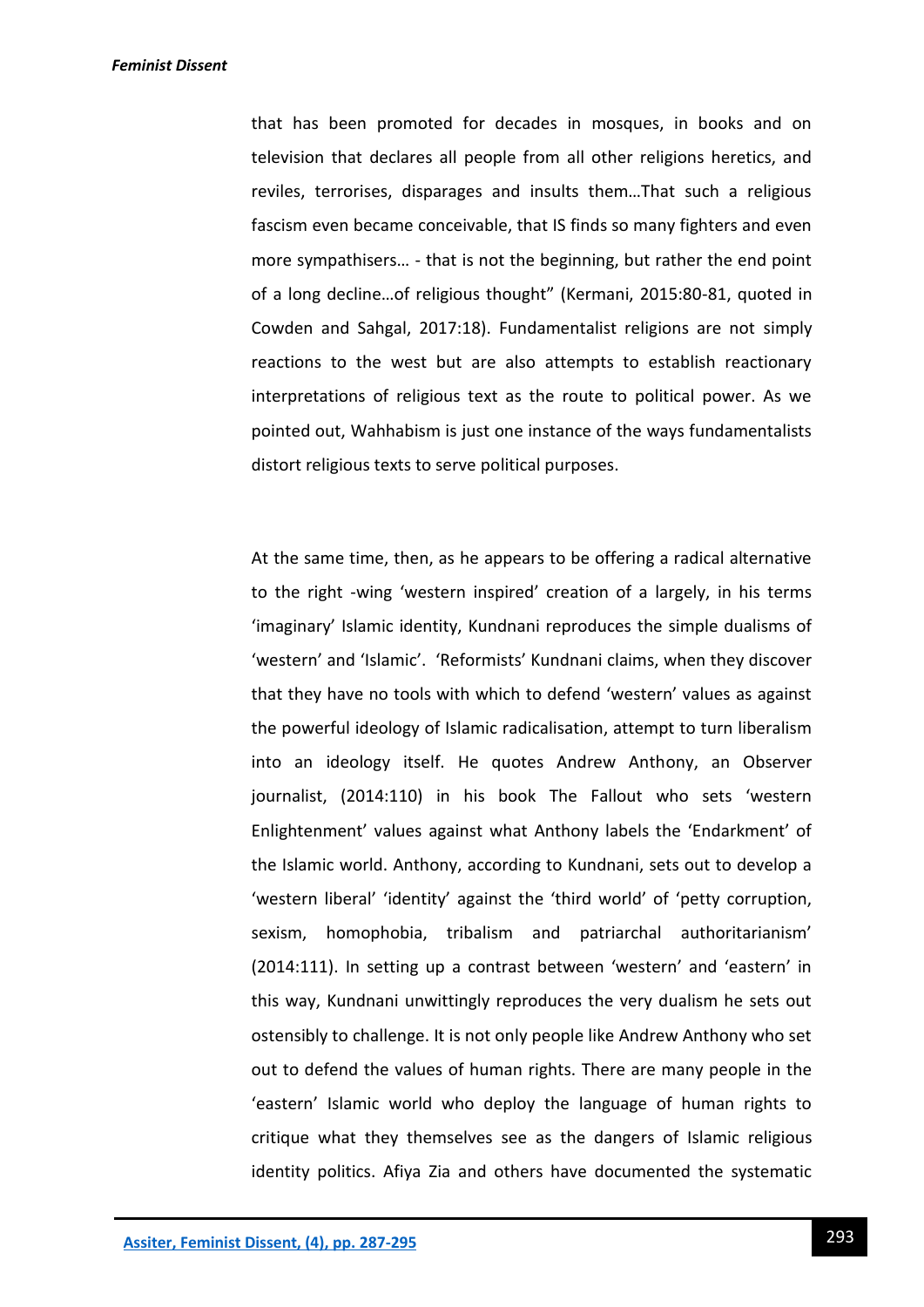murder and torture of those in Pakistan who are resistant to the Islamist militancy there (see Zia, 2018). Indeed, if we were to take the perspective of someone who has grown up, since 1979, under the Islamic law of Iran, then the normal form of radical political identity would not be the form taken up by the western 'radicals' who began as Marxists or American black power movement people but who converted to Islam as a form of political radicalism against the US or the UK state, but rather they would be advocates of equality for women (to be able to wear what they like) or rights to express an identity other than the Islamic one imposed upon them.

So while there is much to commend in this book, it provides a somewhat quasi-Orientalist picture of fundamentalist Islam that, at the same time as it seeks to value 'the Muslim' actually undermines its own intention by painting a too one -faceted and one -dimensional picture of the 'Muslim' it seeks to support. Failing to attribute any responsibility to fundamentalist Islamists for the crimes they have committed is surely itself to deny them agency in a way that he would not want to do.

## **References**

Bhatt, C. (1997) Liberation and Purity: Race, New Religious Movements and the Ethics of Postmodernity. London: UCL Press

Cowden, S. and Sahgal, G. (2017) Why Fundamentalism? Feminist Dissent, 2, pp. 7-39.

Kermani, N. (2015) Conference Speech: Peace Prize of the German Book Trade. Frankfurt, Velag MVB.

Kinzer, S. (1991) Blood of Brothers, Life and War in Nicaragua, Cambridge: Harvard University Press.